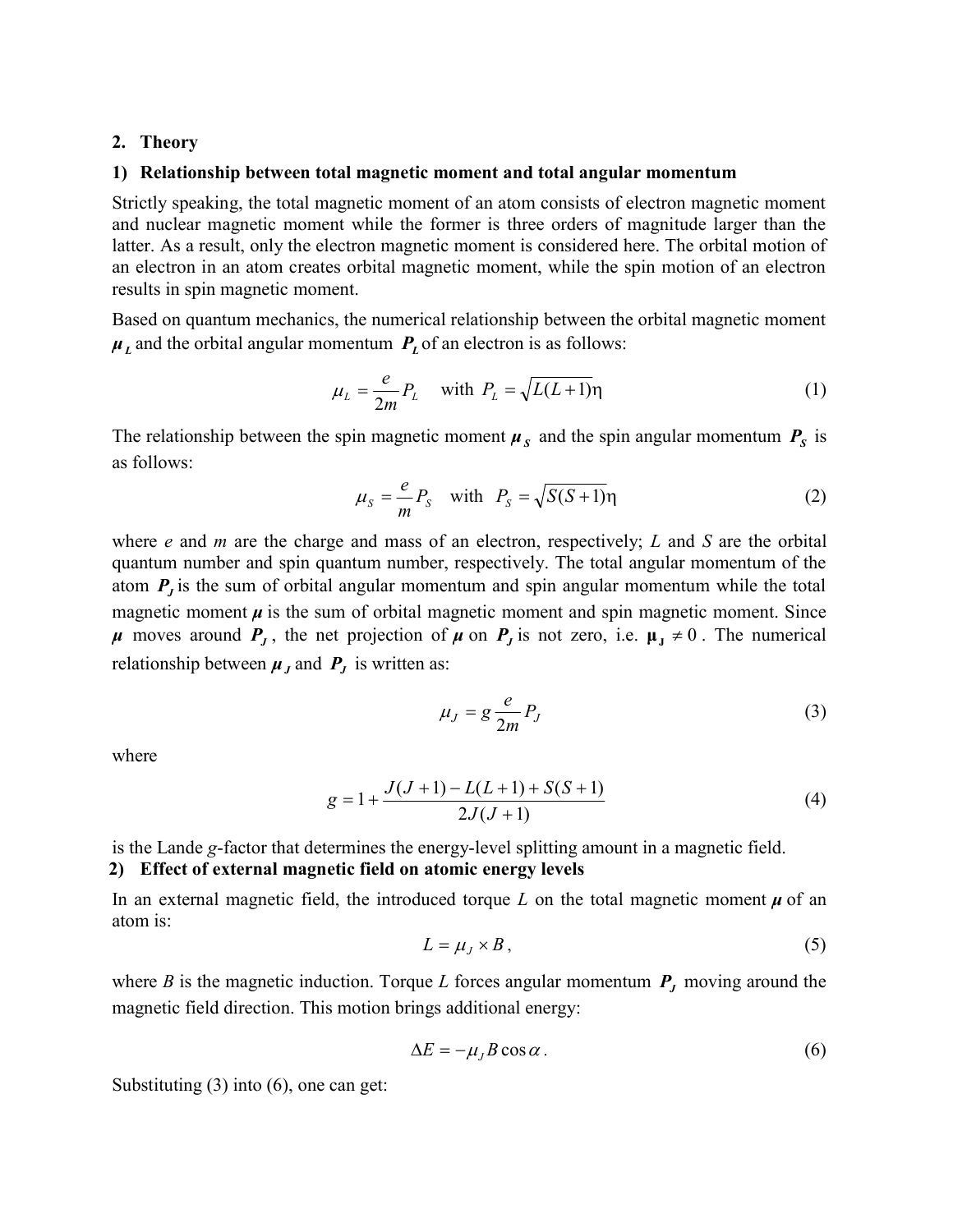$$
\Delta E = g \frac{e}{2m} P_J B \cos \alpha \tag{7}
$$

Since the orientations of  $\mu_J$  and  $P_J$  are quantized in a magnetic field, i.e. the components of  $P_J$ are quantized in the direction of the magnetic field, and it must be an integer times of  $\eta$ , that is,

$$
P_J \cos \alpha = M\eta \quad M = J, (J-1), \dots, -J \tag{8}
$$

There are totally  $2J + 1$  magnetic quantum numbers. Substituting (8) into (7), we get:

$$
\Delta E = Mg \frac{e\eta}{2m} B. \tag{9}
$$

Thus, one energy level is split into  $2J + 1$  sub-levels in an external magnetic field with the additional energy of each sub-level determined by (9), which is proportional to the product of the external magnetic field  $B$  and the Lande g-factor.

### 3) Selection rules of the Zeeman effect

If a spectral line is emitted by electron transition from energy level  $E_2$  to energy level  $E_1$  in the absence of an external magnetic field, the frequency ν of this spectral line is given by

$$
h v = E_2 - E_1.
$$
 (10)

In the presence of an external magnetic field, the upper and lower energy levels are split into  $2J_2+1$  and  $2J_1+1$  sub energy levels with additional energies  $\Delta E_2$  and  $\Delta E_1$ , respectively. The frequency of the new spectral line ν' is given by:

$$
h\nu' = (E_2 + \Delta E_2) - (E_1 + \Delta E_1).
$$
 (11)

Therefore, the frequency difference between the spectral lines is:

$$
\Delta v = v' - v = \frac{1}{h} (\Delta E_2 - \Delta E_1) = (M_2 g_2 - M_1 g_1) \frac{eB}{4\pi m}.
$$
 (12)

When represented by wave number,  $(12)$  can be rewritten as:

$$
\Delta \widetilde{\nu} = (M_2 g_2 - M_1 g_1) \frac{eB}{4\pi mc} \tag{13}
$$

The Lorentz unit  $L=$   $\varepsilon B/(4\pi mc)$  =  $4.67 \times 10^{-3}$  Bm<sup>-1</sup>, where B is in unit of G<sub>s</sub> (1 G<sub>s</sub> = 10<sup>-4</sup> T).

It should be pointed out that not any transitions between any two energy levels are permitted. Transitions must meet selection rules as:  $\Delta M = M_2 - M_1 = 0$ ,  $\pm 1$  with an exception of  $M_2 = 0 \rightarrow M_1 = 0$ when  $J_2=J_1$ .

(1) when  $\Delta M=0$ ,  $\pi$  lines are generated with linear polarization parallel to the magnetic field when observing along the direction perpendicular to the magnetic field. When observing along the magnetic field, light intensity is zero.

(2) when  $\Delta M=\pm 1$ ,  $\sigma^{\pm}$  lines are generated with linear polarization perpendicular to the magnetic field when observing along the direction perpendicular to the magnetic field. When the propagation direction of light is along the direction of the magnetic field,  $\sigma^+$  line is a left-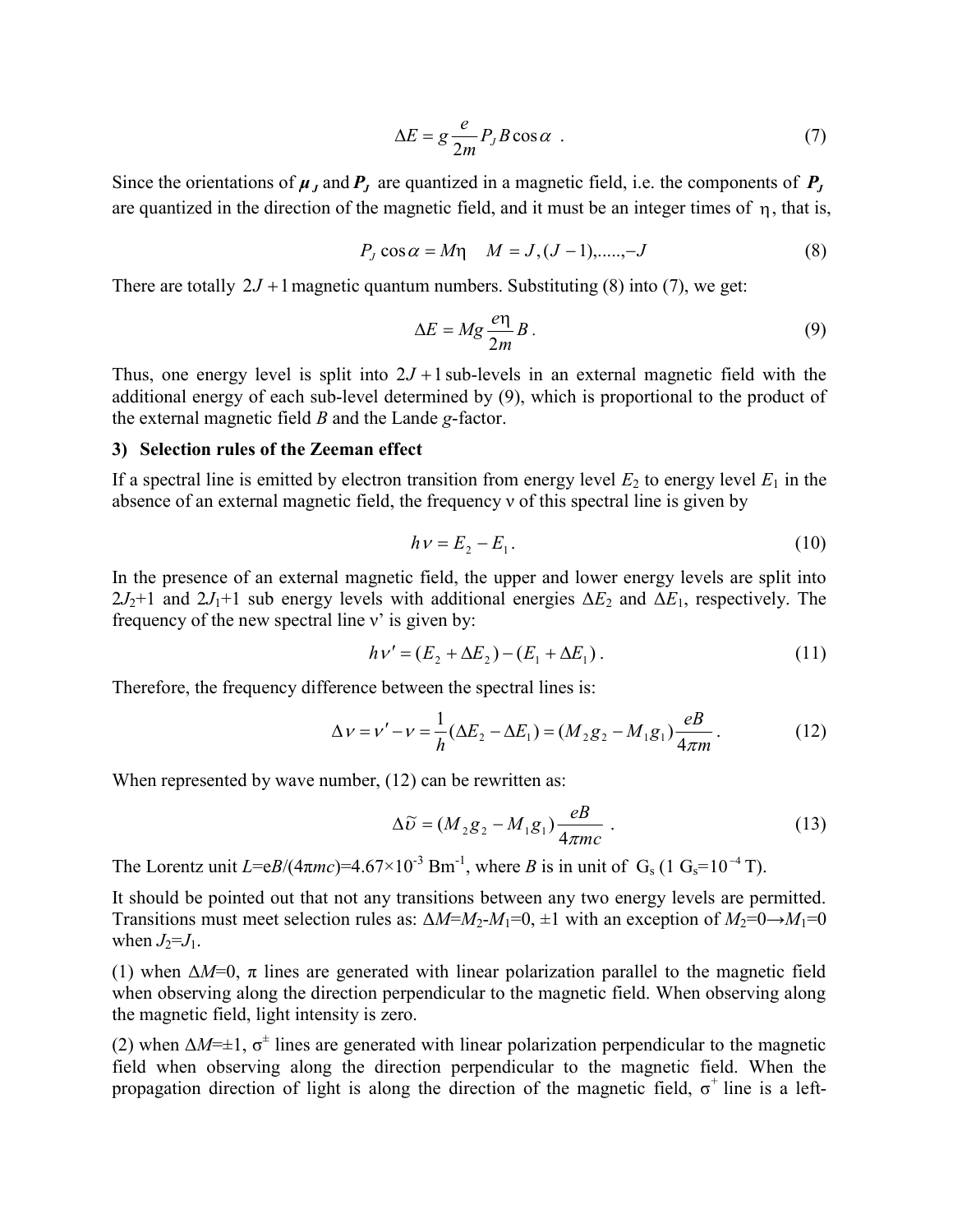handed circularly polarized light while  $\sigma$  line is a right-handed circularly polarized light; when the propagation direction of light is 180 $^{\circ}$  of the direction of magnetic field, the observed  $\sigma^+$  and σ - lines are right-handed and left-handed circularly polarized light, respectively; when observed in other directions,  $\pi$  lines still remain as linearly polarized light, but  $\sigma$  lines become circularly polarized light. Since the light source must be placed between the two magnetic poles of a magnet, a hole must be opened on each pole in order to observe the Zeeman effect along the magnetic field direction.

# 4) Zeeman effect of Mercury green line

The Mercury green line used in this experiment is at 546.1 nm corresponding to transitions between energy levels  $6s7s^3S_1 \rightarrow 6s6p^3P_2$  with the corresponding quantum numbers, g, M, Mg, and polarization states listed in Tables 1 and 2.

| Selection rules | $K\perp B$ (transverse)               | $K  B$ (longitudinal)             |
|-----------------|---------------------------------------|-----------------------------------|
| $\triangle M=0$ | Linearly polarized $\pi$ component    | No light                          |
| $\wedge M = +1$ | Linearly polarized $\sigma$ component | right-handed circularly polarized |
| $\wedge M = -1$ | Linearly polarized $\sigma$ component | left-handed circularly polarized  |

Table 1 Polarization states of spectral lines

Where K is the optical wave vector, B is the magnetic induction vector,  $\sigma$  represents vector E⊥B, and  $\pi$  represents vector E||B.

| Atomic states |            | $5^{\circ}P_2$        |
|---------------|------------|-----------------------|
|               |            |                       |
|               |            |                       |
|               |            |                       |
|               |            | 3/2                   |
| М             | $1, 0, -1$ | $2, 1, 0, -1, -2$     |
| Mg            | $2, 0, -2$ | $3, 3/2, 0, -3/2, -3$ |

Table 2 Energy levels with corresponding quantum numbers

The Lande factor g and the splitting of the two atomic states in a magnetic field can be calculated by (4) and (7), and the transition diagram can be plotted as shown in Figure 1.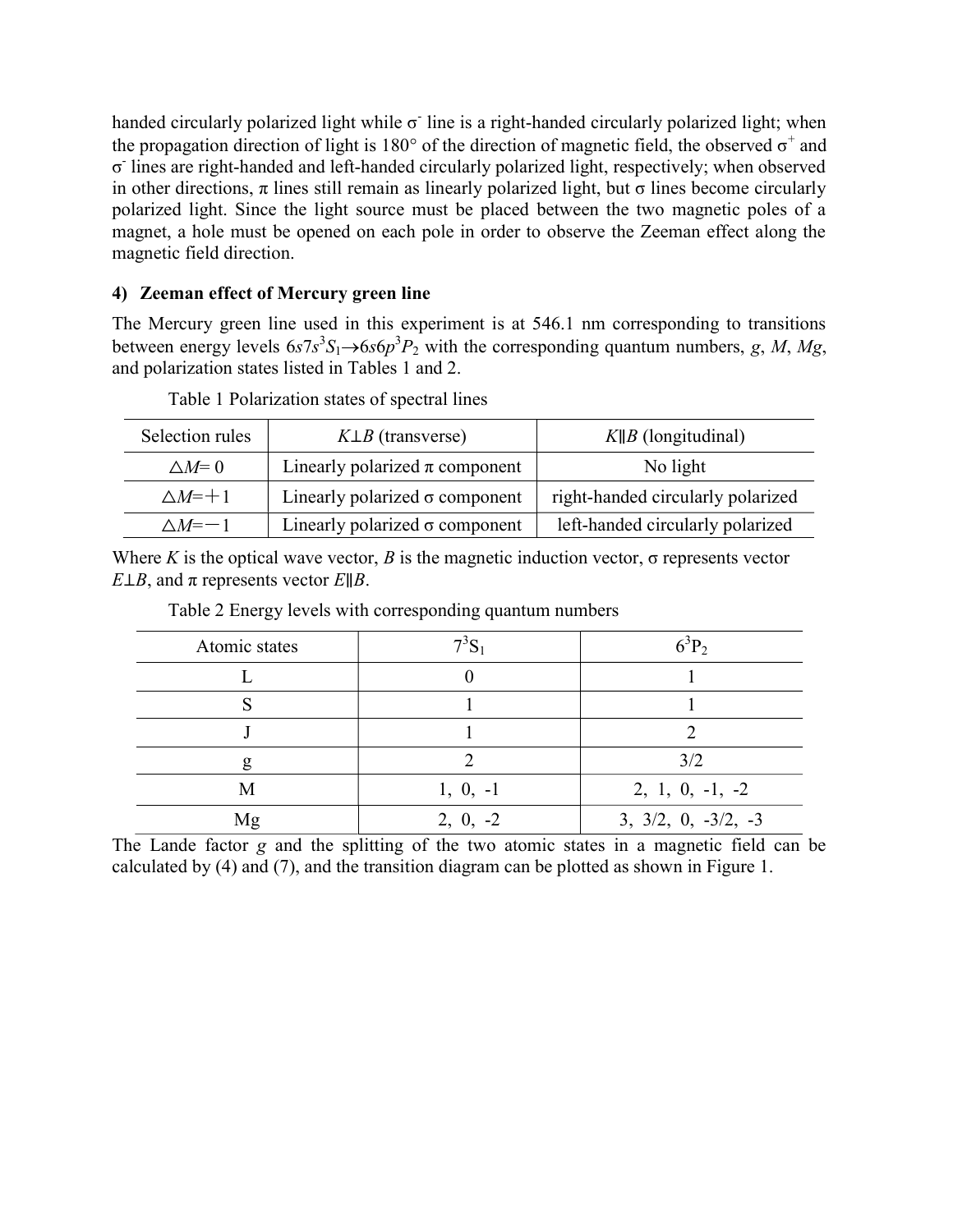

Figure 1 Zeeman effect and intensity distribution of Mercury green line

As seen in Figure 1, the upper and lower energy levels are split into 3 and 5 sub levels in an external magnetic field, respectively. The allowed nine transitions by selection rules are shown in the diagram. The appropriate spectral locations of the spectral lines are drawn at the bottom of the energy level diagram with the wave number increasing from left to right equidistantly. The heights of these line segments represent the relative intensities of the actual spectral lines.

## 5) Theory of Fabry-Perot etalon

As the wavelength difference of Zeeman splitting is very small, a regular prism or grating does not have enough resolution to separate these spectral lines. In this experiment, a Fabry-Perot etalon is used to resolve Zeeman spectral line separations. The principle of an etalon is as follows. When a ray of light passes through a plane-parallel plate with two reflecting surfaces, it is reflected many times between the two surfaces and hence multiple-beam interference occurs. The higher the surface reflectance is, the sharper the interference fringes are. As shown in Fig. 2, two partially reflecting mirrors  $G_1$  and  $G_2$  are aligned parallel to each other, forming a reflective cavity. When monochromatic light is incident on the reflective cavity with an angle  $\theta$ , many parallel rays pass through the cavity to get transmitted. The optical path difference between two neighboring rays is given by  $\delta$ , as:



Figure 2 Schematic of Fabry-Perot interferometer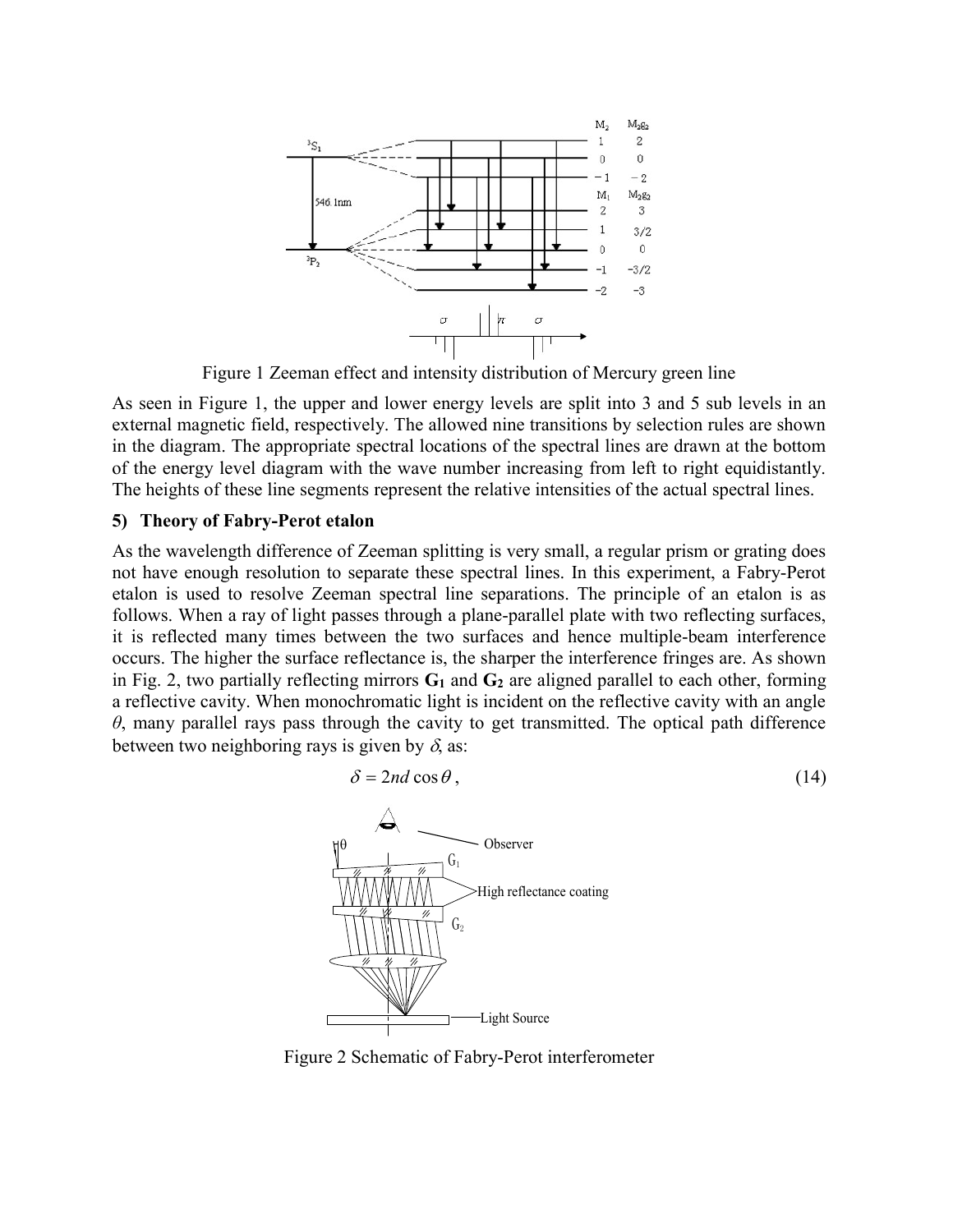where *n* is the refractive index of the medium in the cavity, *d* is the cavity length or mirror spacing, and  $\lambda$  is the wavelength of the monochromatic light in vacuum. Thus, the transmitted light intensity is:

c of the medium in the cavity, *d* is the cavity length or mirror  
th of the monochromatic light in vacuum. Thus, the transmitted  

$$
I' = I_0 \frac{1}{1 + \frac{4R}{(1 - R)^2 \sin^2 \frac{\pi \delta}{\lambda}}},
$$
(15)  
ensity, *R* is the mirror reflectance.

where  $I_0$  is the incident light intensity, R is the mirror reflectance.

Thus,  $I'$  varies with  $\delta$ . When

$$
2nd\cos\theta = K\lambda. \qquad (K = 0, 1, 2...)
$$
 (16)

I' becomes maximum so that constructive interference of the transmitted light occurs.

Since the interference of an etalon is multiple-beam interference, the width of interference pattern becomes very fine (sharp). Usually, the resolution of an etalon is represented by the parameter of finesse F:

$$
F = \frac{\pi \sqrt{R}}{1 - R} \tag{17}
$$

Considering two monochromatic light beams at wavelengths  $\lambda_1$  and  $\lambda_2$  with a small wavelength separation ( $\lambda_1 > \lambda_2$  and  $\lambda_1 \leq \lambda_2 \leq \lambda$ ), e.g. the split light beams of a Mercury green line by Zeeman effect. For the same order of the interference  $m$ , as described in (16), the intensity Maxima of  $\lambda_1$  and  $\lambda_2$  correspond to different incident angles  $\theta_1$  and  $\theta_2$ , forming two sets of interference patterns.

By increasing the wavelength separation (i.e. increasing magnetic field intensity), so that the  $K<sup>th</sup>$  order maximum of  $\lambda_2$  overlaps with the  $(K-1)<sup>th</sup>$  order maximum of  $\lambda_1$ , as

$$
K\lambda_2 = (K-1)\lambda_1. \tag{18}
$$

Under paraxial conditions ( $\theta \equiv 0$ ), (16) can be rewritten as  $K = 2nd/\lambda$ , thus (18) becomes as:

$$
\Delta \lambda = \lambda_1 - \lambda_2 = \frac{\lambda^2}{2nd}.
$$
 (19)

Represented by wave number, (19) becomes:

$$
\Delta \widetilde{\nu} = 1/(2nd). \tag{20}
$$

The calculated  $\Delta \lambda$  or  $\Delta \tilde{\nu}$  based on (19) or (20) is called the free spectral range of the etalon.

The gap of an etalon can be solid or air. An air-gap etalon consists of two pieces of high reflection coated mirrors which are in parallel configured with a specific gap by using proper adjustment mechanism, while a solid-gap etalon is a single piece of optical material, and the parallelism of the two surfaces is already ensured during the production process that there is no need to adjust the parallelism in experiment.

## 6) Measurement of wavelength separation

Image the interference pattern of an etalon to the focal plane of a lens with focal length  $f$ , as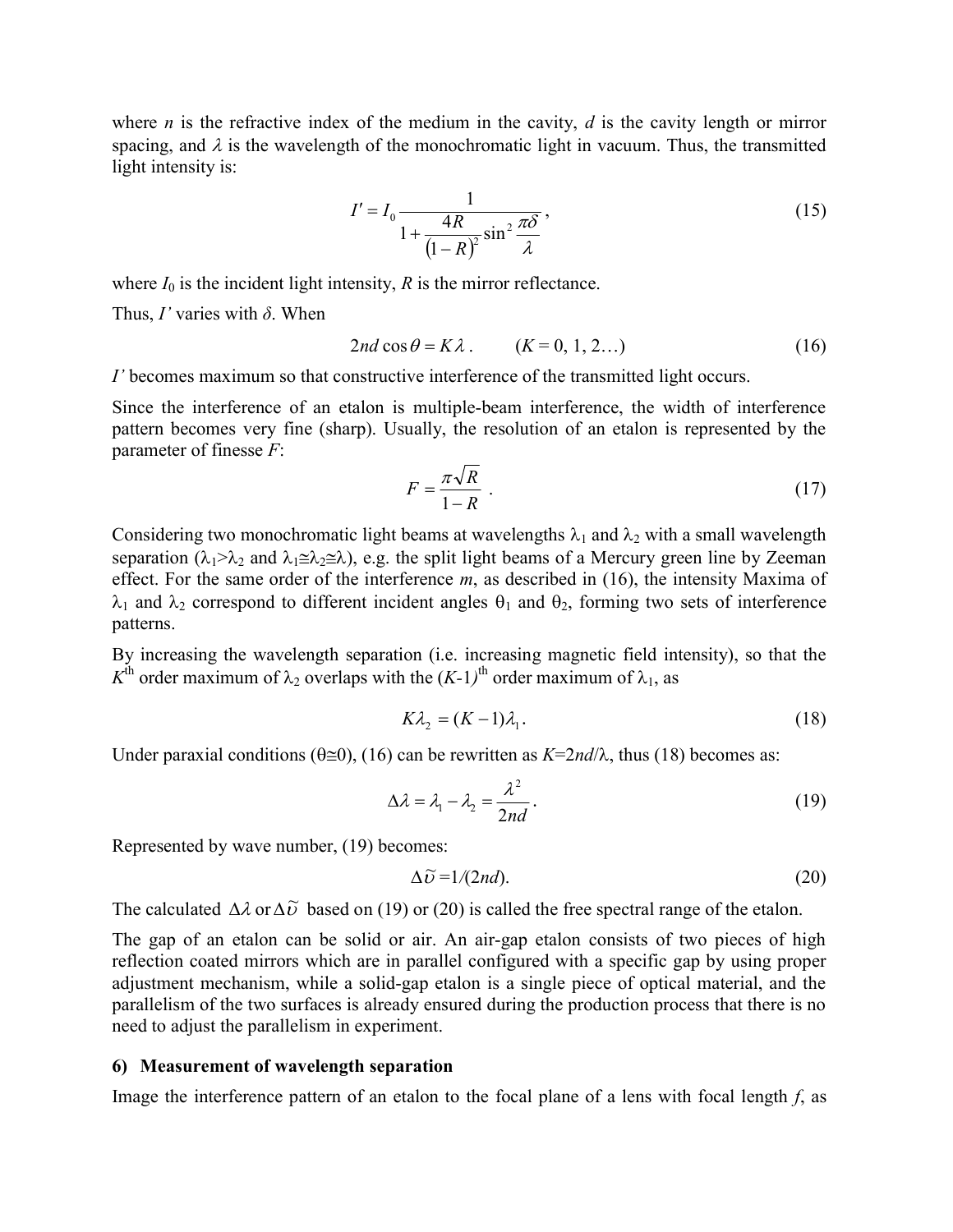seen in Fig. 3. The relationship between incident angle  $\theta$  and diameter D of an interference ring at the central portion of the pattern can be written as:

$$
\cos \theta = \frac{f}{\sqrt{f^2 + (D/2)^2}} \approx 1 - \frac{1}{8} \frac{D^2}{f^2} \ . \tag{21}
$$

Substitute (21) into (16), we get:

$$
2nd\left(1-\frac{D^2}{8f^2}\right) = K\lambda\,. \tag{22}
$$

It is apparent from (22) that the square of the diameter of a fringe in central portion has a linear relationship with the order of the interference  $K$ . The fringes at a fixed wavelength get denser with an increase in fringe diameter. Further, a larger diameter fringe corresponds to a lower order of the interference. Similarly, for the same order of the interference, a larger diameter fringe corresponds to a smaller wavelength.



Figure 3 Relationship between incident angle and fringe diameter

The difference between the squares of diameters of adjacent orders of the interference K and K-1at same wavelength can be derived from (22), as:

$$
\Delta D^2 = D_{K-1}^2 - D_K^2 = \frac{4f^2 \lambda}{nd} \tag{23}
$$

Obviously,  $\Delta D^2$  is a constant, independent of the order of the interference.

Similarly, the wavelength difference of fringes at the same order of the interference  $K$  can be calculated from (22). For example, the wavelength difference between two adjacent spectral lines from Zeeman splitting can be written as:

$$
\lambda_a - \lambda_b = \frac{d}{4f^2K} (D_b^2 - D_a^2) = \frac{\lambda}{K} \frac{D_b^2 - D_a^2}{D_{K-1}^2 - D_K^2}.
$$
 (24)

Because the order of the interference K is normally near the central portion,  $K \cong 2d/\lambda$ . (24) can be rewritten as:

$$
\lambda_a - \lambda_b = \frac{\lambda^2}{2nd} \frac{D_b^2 - D_a^2}{D_{K-1}^2 - D_K^2}.
$$
\n(25)

Or in wave number: